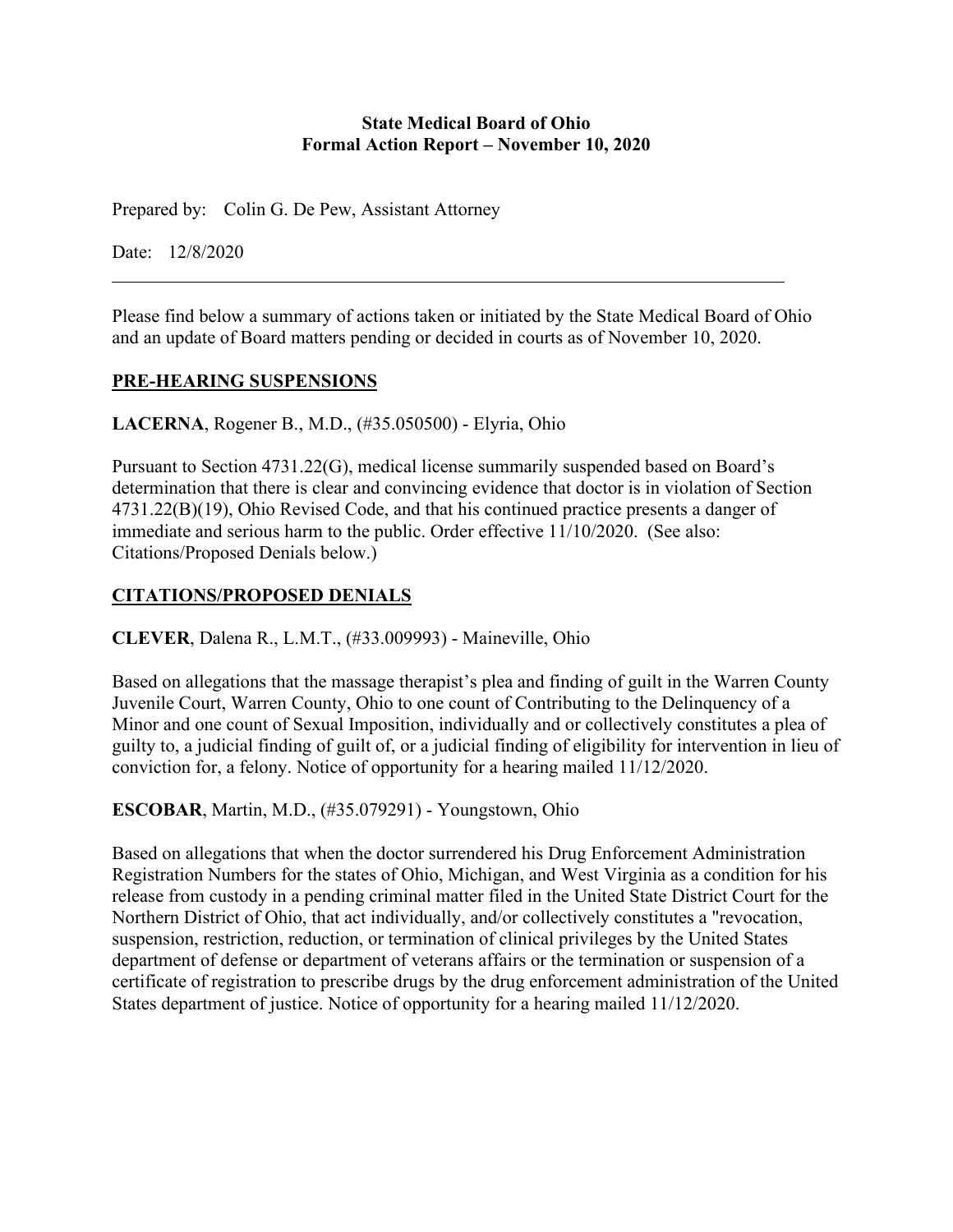## **HAMILTON**, James M., R.C.P., (#RCP.6347) - Fort Thomas, Kentucky

Based on allegations that the respiratory care professional's plea of guilty in the United States District Court, Eastern District of Kentucky, Northern Division to one count of Distribution of Child Pornography individually and/or collectively, constitute a plea of guilty to, a judicial finding of guilt of, or a judicial finding of eligibility for intervention in lieu of conviction for, a felony. Notice of opportunity for a hearing mailed 11/12/2020.

### **LACERNA**, Rogener B., M.D., (#35.050500) - Elyria, Ohio

Doctor notified of right to request a hearing on the question of whether his failure to submit to a Board ordered examination was due to circumstances beyond his control. Based on the legal presumption that doctor's failure to submit to the examination as ordered by the Board constitutes an admission that he is unable to practice according to acceptable and prevailing standards of care without appropriate treatment, monitoring or supervision by reason of mental or physical illness, including, but not limited to, physical deterioration that adversely affects cognitive, motor, or perceptive skills. Notice of opportunity for a hearing on failure to submit to an examination and notice of summary suspension based on presumption of an admission of inability to practice mailed 11/12/2020.

**WHITE**, Mark A., M.D., (#35.072866) - Columbus, Ohio

Based on allegations that when the doctor engaged in sexual conduct with one specified patient to whom he was concurrently providing medical care, those acts individually and or collectively constitute violating or attempting to violate, directly or indirectly, the Board's rules, to wit: prohibition against sexual misconduct; and a departure from, or the failure to conform to, minimal standards of care of similar practitioners under the same or similar circumstances, whether or not actual injury to a patient is established. Notice of opportunity for a hearing mailed 11/12/2020.

# **NON-DISCIPLINARY CITATIONS**

**OVERMYER**, Kimberly S., M.T. (#33.016790) - Toledo, Ohio (Non-disciplinary)

Based on the submission of an application for restoration of a license to practice massage therapy, and on allegations that the applicant has not been engaged in the active practice of massage therapy for over two years. Notice of opportunity for a hearing mailed 11/16/2020.

**PIERCE**, Kori, M.T. (#33.020925) - Bedford Heights, Ohio (Non-disciplinary)

Based on the submission of an application for restoration of a license to practice massage therapy, and on allegations that the applicant has not been engaged in the active practice of massage therapy for over two years. Notice of opportunity for a hearing mailed 11/16/2020.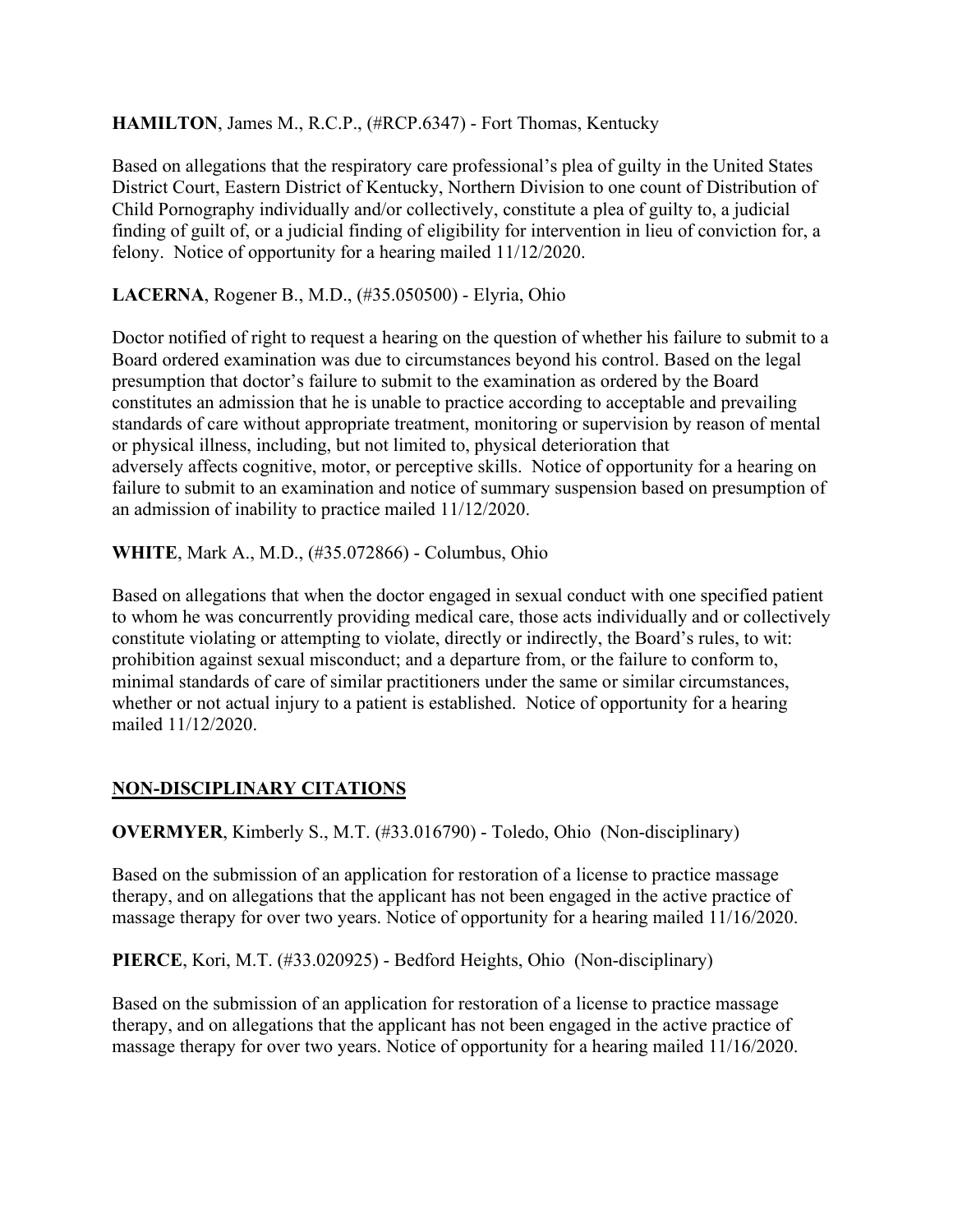#### **FINAL ORDERS**

#### **ALMUSA**, Omar, M.D. (#35.137765) - Pittsburgh, Pennsylvania

License to practice medicine and surgery revoked, and fined eighteen thousand dollars (\$18,000.00). Based on the finding that the doctor's conviction in the United States District Court, Western District of Pennsylvania, to one count of Unlawful Dispensing and Distributing Schedule II Controlled Substance; one count of Conspiracy to Unlawfully Distribute a Schedule II Controlled Substance; and one count of Healthcare Fraud, individually and/or collectively, constitute a plea of guilty to, a judicial finding of guilt of, or a judicial finding of eligibility for intervention in lieu of conviction for, a felony. Order effective 11/12/2020.

**BILLINGS**, Rebecca Eileen, D.O., Applicant - Canton, Ohio (Non-Disciplinary)

Application for a license to practice osteopathic medicine and surgery approved, provided that the applicant obtains American Board of Internal Medicine certification within twelve months. Based on the submission of an application to practice osteopathic medicine and surgery, and on the finding that the applicant has not been engaged in the active practice of osteopathic medicine and surgery for more than two years. Order effective 11/12/2020. (Journal Entry-No Hearing Requested).

**KUNZ**, Harrison L. Kunz, Jr. R.C.P., (#RCP.7962) - Columbus, Ohio

License to practice respiratory care revoked, and fined one thousand dollars (\$1,000.00). Based on the finding that the respiratory care therapist violated the terms of a 6/18/2019 Consent Agreement when he failed to submit: quarterly declarations; random toxicology screenings; evidence of continuing compliance of participation in an alcohol and drug rehabilitation program evidence of entering into an aftercare contract, and to appear in person for an interview before the Board; which individually and/or collectively constitute a violation of the conditions of limitation placed by the board upon a license or permit. Order effective 11/12/2020. (Journal Entry-No Hearing Requested).

**LU**, Kang, M.D., (#35.099301) - Athol, Massachusetts

License to practice medicine and surgery revoked, and fined one thousand dollars (\$1,000.00). Based on the finding that the prior disciplinary actions by the Utah Department of Commerce, Division of Occupational and Professional Licensing, and the Commonwealth of Massachusetts Board of Registration in Medicine, individually and/or collectively, constitute any of the following actions taken by an agency responsible for authorizing, certifying, or regulating an individual to practice a health care occupation or provide health care services in this state or another jurisdiction, for any reason other than the nonpayment of fees: the limitation, revocation, or suspension of an individual's license to practice; acceptance of an individual's license surrender; denial of a license; refusal to renew or reinstate a license; imposition of probation; or issuance of an order of censure or other reprimand. Order effective 11/12/2020.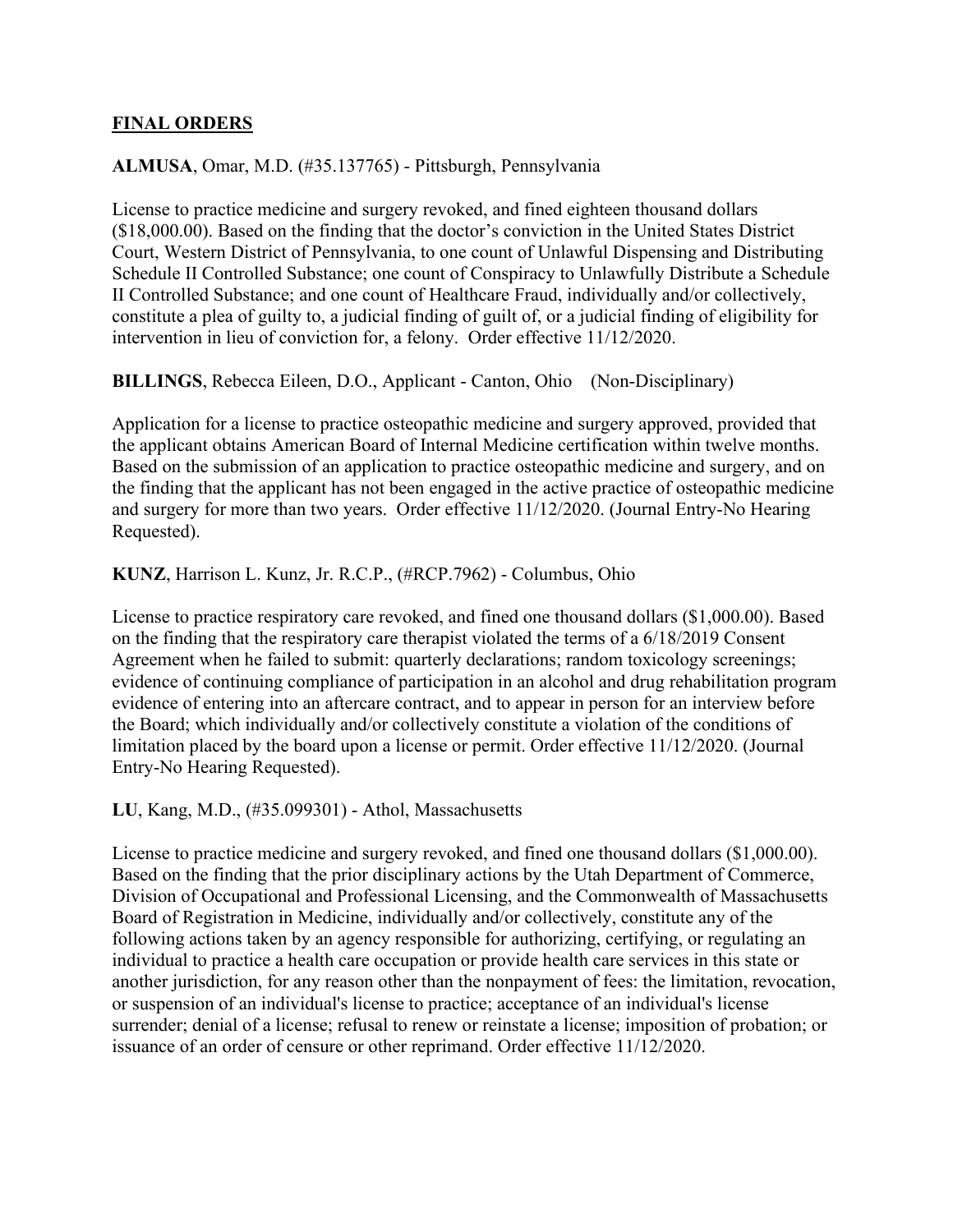### **MURPHY**, James Thomas, M.D., Applicant – Egg Harbor, Wisconsin

Application for a license to practice medicine and surgery is granted, and subject to probationary terms, conditions, and limitations for at least one year. Based on the doctor's submission of an application for a license to practice medicine and surgery; and on the finding that prior disciplinary actions by the New York State Board for Professional Medical Conduct, the Missouri State Board of Registration for the Healing Arts, the Texas Medical Board, and the Medical Board of California, individually and/or collectively constitute any of the following actions taken by an agency responsible for authorizing, certifying, or regulating an individual to practice a health care occupation or provide health care services in this state or another jurisdiction, for any reason other than the nonpayment of fees: the limitation, revocation, or suspension of an individual's license to practice; acceptance of an individual's license surrender; denial of a license; refusal to renew or reinstate a license; imposition of probation; or issuance of an order of censure or other reprimand. Order effective 11/12/2020.

**OROZ**, Marijana, M.T., (#33.018550) - Cleveland, Ohio (Non-Disciplinary)

Application for restoration of license to practice massage therapy approved, provided that the applicant takes and passes the Massage and Bodywork Licensing Examination within twelve months. Based on the submission of an application for restoration of license to practice massage therapy, and on the finding that the applicant has not been engaged in the active practice of massage therapy for more than two years. Order effective 11/12/2020. (Journal Entry-No Hearing Requested).

### **RANSOME**, Jada, M.T., (#33.015003) - Akron, Ohio (Non-Disciplinary)

Application for restoration of license to practice massage therapy is granted, provided that she takes and passes the MBLEx within one year of the effective date of the Order. Based on the applicant's submission of an application for restoration of a license to practice massage therapy, and on the finding that applicant's license has been inactive for more than two years. Order effective 11/12/2020.

**SHOOK**, Rebecca Gale, R.C.P. Applicant - Dallas, Texas (Non-Disciplinary)

Application for license to practice respiratory care approved, provided that the applicant takes and passes the Clinical Simulation Examination within twelve months. Based on the submission of an application to practice respiratory care, and on the finding that the applicant has not been engaged in the active practice of respiratory care in excess of two years. Order effective 11/12/2020. (Journal Entry-No Hearing Requested).

### **SINGH**, Inderpal, M.D., Applicant - West Chester, Ohio

Application for a license to practice medicine and surgery is denied. Based on the finding that the doctor's failure to submit to an examination as ordered by the Board constitutes an admission that he is unable to practice according to acceptable and prevailing standards of care because of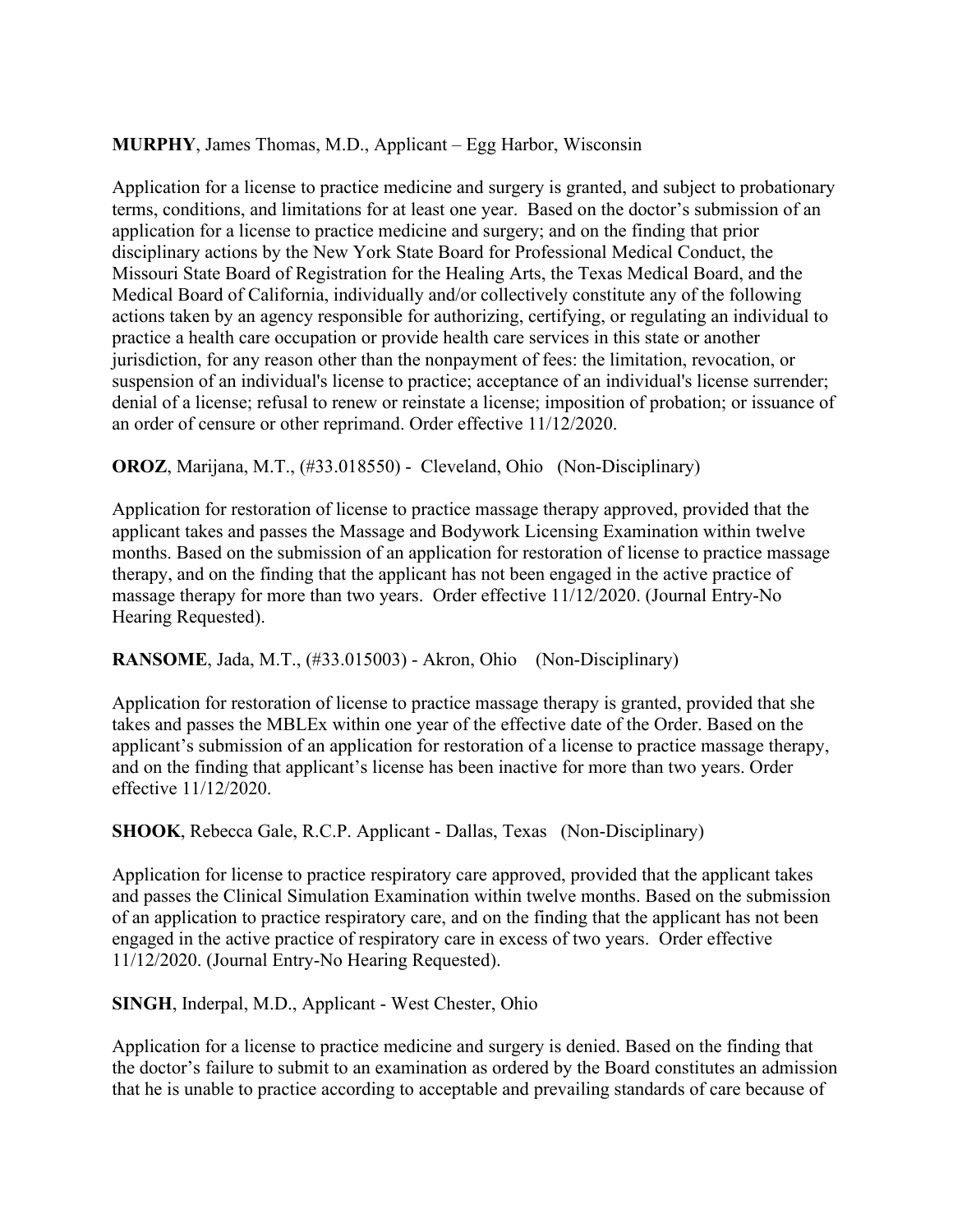mental illness or physical illness, including, but not limited to, physical deterioration that adversely affects cognitive, motor, or perceptive skills. Order effective 11/12/2020. (Journal Entry-No Hearing Requested).

## **CONSENT AGREEMENTS**

## **BOYER**, Brent A., M.D., (#35.127587) - Milford, Ohio

License to practice medicine and surgery indefinitely suspended for at least ninety days, and subject to general probationary terms, conditions and limitations, and conditions for reinstatement, including entering into a subsequent written consent agreement. Based on the doctor's admission that due to his relapse following treatment for chemical abuse or dependency, he is impaired in his ability to practice according to acceptable and prevailing standards of care because of habitual or excessive use or abuse of drugs, alcohol, or other substances that impair ability to practice. Agreement effective 11/10/2020.

## **CLEWLOW**, Michael D., R.C.P., (#RCP.15557) - Parma, Ohio

License to practice as a respiratory care professional indefinitely suspended for at least ninety days, and subject to general probationary terms, conditions and limitations, and conditions for reinstatement, including entering into a subsequent written consent agreement. Based on the respiratory care professional's admission that when he self-disclosed a relapse following treatment or chemical abuse or dependency, he is impaired in his ability to practice according to acceptable and prevailing standards of care because of habitual or excessive use or abuse of drugs, alcohol, or other substances that impair ability to practice. Agreement effective 11/10/2020.

### **NEYOU**, Ariane S., M.D., (#35.126327) - Westlake, Ohio

License to practice medicine and surgery reprimanded, fined eight thousand dollars (\$8,000.00) and subject to probationary terms, conditions and limitations. Based on the doctor's admission that when she fraudulently created and presented lab orders naming herself as patient and used the names of two other physicians with whom she did not have a physician-patient relationship, she committed an act that constitutes a felony in this state, regardless of the jurisdiction in which the act was committed, to wit: Identity Fraud. Agreement effective 11/10/2020.

### **VOLUNTARY PERMANENT SURRENDERS, RETIREMENTS, REVOCATIONS, WITHDRAWALS**

**ALCORN**, Robert W., M.D., (#35.033935) - Medina, Ohio

Permanent revocation of license to practice medicine and surgery authorized by the doctor in lieu of formal disciplinary proceedings pursuant to Section 4731.22(B)(6), Ohio Revised Code. Revocation effective 11/10/2020.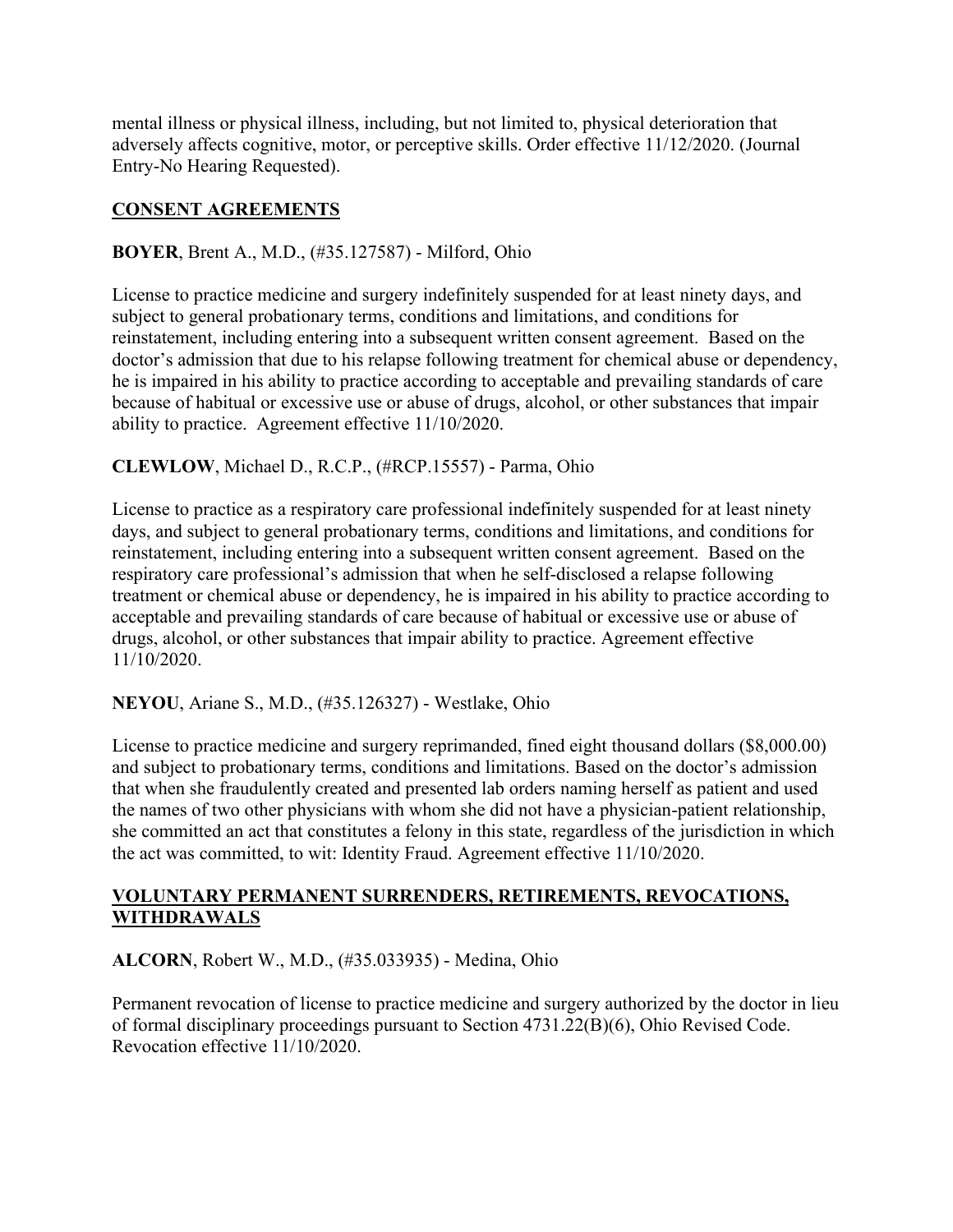**CARRIGAN**, Thomas W., M.D., (#35.053465) - Troy, Ohio

Permanent revocation of license to practice medicine and surgery authorized by the doctor in lieu of further investigation of a possible violation of Section 4731.22(B)(26), Ohio Revised Code. Revocation effective 11/10/2020

**GABBARD**, Jeff D., L.M.T., (#33.019671) - Middletown, Ohio

Permanent revocation of license to practice medicine and surgery authorized by the massage therapist in lieu of formal disciplinary proceedings pursuant to Section 4731.22(B)(20), to wit: Prohibitions rule related to alleged sexual misconduct involving a client. Revocation effective 11/10/2020.

**KAPLAN**, Paul E., M.D., (#35.058417) - Folsom, California

Permanent revocation of license to practice medicine and surgery authorized by the doctor in lieu of formal disciplinary proceedings pursuant to Section 4731.22(B)(22), Ohio Revised Code. Revocation effective 11/10/2020.

**LEVITT**, Stephen B., M.D., (#35.041936) - Dayton, Ohio

Permanent revocation of license to practice medicine and surgery authorized by the doctor in lieu of formal disciplinary proceedings pursuant to Section 4731.22(B)(6), Ohio Revised Code. Revocation effective 11/10/2020.

**THOMAS**, Joseph M., M.D., (#35.057481) - Erie, Pennsylvania

Permanent revocation of license to practice medicine and surgery authorized by the doctor in lieu of further formal disciplinary proceedings, pursuant to Section 4731.22(B)(22), Ohio Revised Code. Revocation effective 11/10/2020.

# **PROBATIONARY REQUESTS AND MODIFICATIONS**

**DANKO**, William R., M.D., (#35.063773) - Maineville, Ohio

Doctor's request for approval of psychiatric treatment plan to complete assessment; and approval of professional ethics courses, granted by vote of the Board on 11/10/2020.

**GERRITSEN**, Ryan L., M.D., (#35.138042) - Chardon, Ohio

Doctor's request for approval of a reduction in appearances from every three months to every six months; and approval of a reduction in the frequency of drug testing from four times per month to at least two times per month, granted by vote of the Board on 11/10/2020.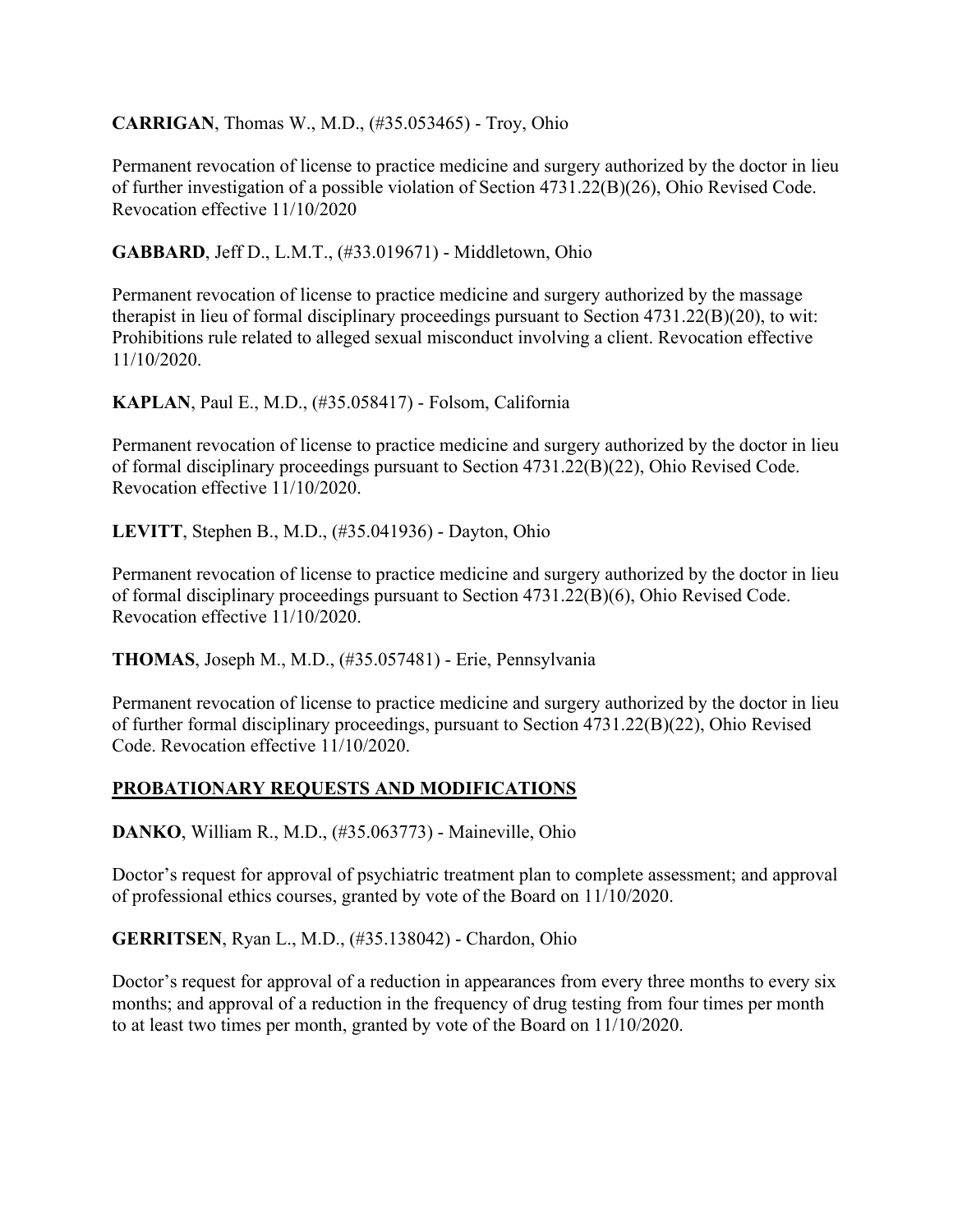**KAVLICH**, John J., M.D., (#35.057128) - Berea, Ohio

Doctor's request for approval of psychiatrist to complete a psychiatric return to work assessment, granted by vote of the Board on 11/10/2020.

**PROTCTOR**, Vernon E., M.D., (#35.130575) - Baldwin, Michigan

Doctor's request for release from the prescribing restriction and limitation in the 5/13/2020 Board Order; and approval of a monitoring physician, granted by vote of the Board on 11/10/2020. Determination of the frequency and number of charts established as ten charts per week.

**SILK**, John B., M.D., (#35.098705) - Troy, Ohio

Doctor's request for approval of monitoring physician, granted by vote of the Board on 11/10/2020. Determination of frequency and number of charts established as ten charts per month.

#### **PROBATION TERMINATED**

**KIM**, Hyun B., D.O., (#34.014668) - Solon, Ohio

Doctor's request for approval of release from the terms of the 7/8/2020 Consent Agreement, granted by vote of the Board on 11/10/2020. Release effective immediately.

**LOMBARDI**, Vincent, M.D., (#35.087298) - Carmel, Indiana

Doctor's request for release from the terms of the 7/8/2020 Consent Agreement, granted by vote of the Board on 11/10/2020. Release effective immediately.

**NELSON**, Edward I., M.D., (#35.092154) - Springboro, Ohio

Doctor's request for release from the terms of the 11/18/2017 Consent Agreement, granted by vote of the Board on 11/10/2020. Release effective immediately.

**ROWE**, Adam J., M.D., (#57.027928) - Toledo, Ohio

Doctor's request for acknowledgement of completion of the requirements established under the 8/12/2020 Consent Agreement Based Upon Felonious Conduct Associated with Initial Impairment, granted by vote of the Board on 11/10/2020. Release effective 11/11/2020